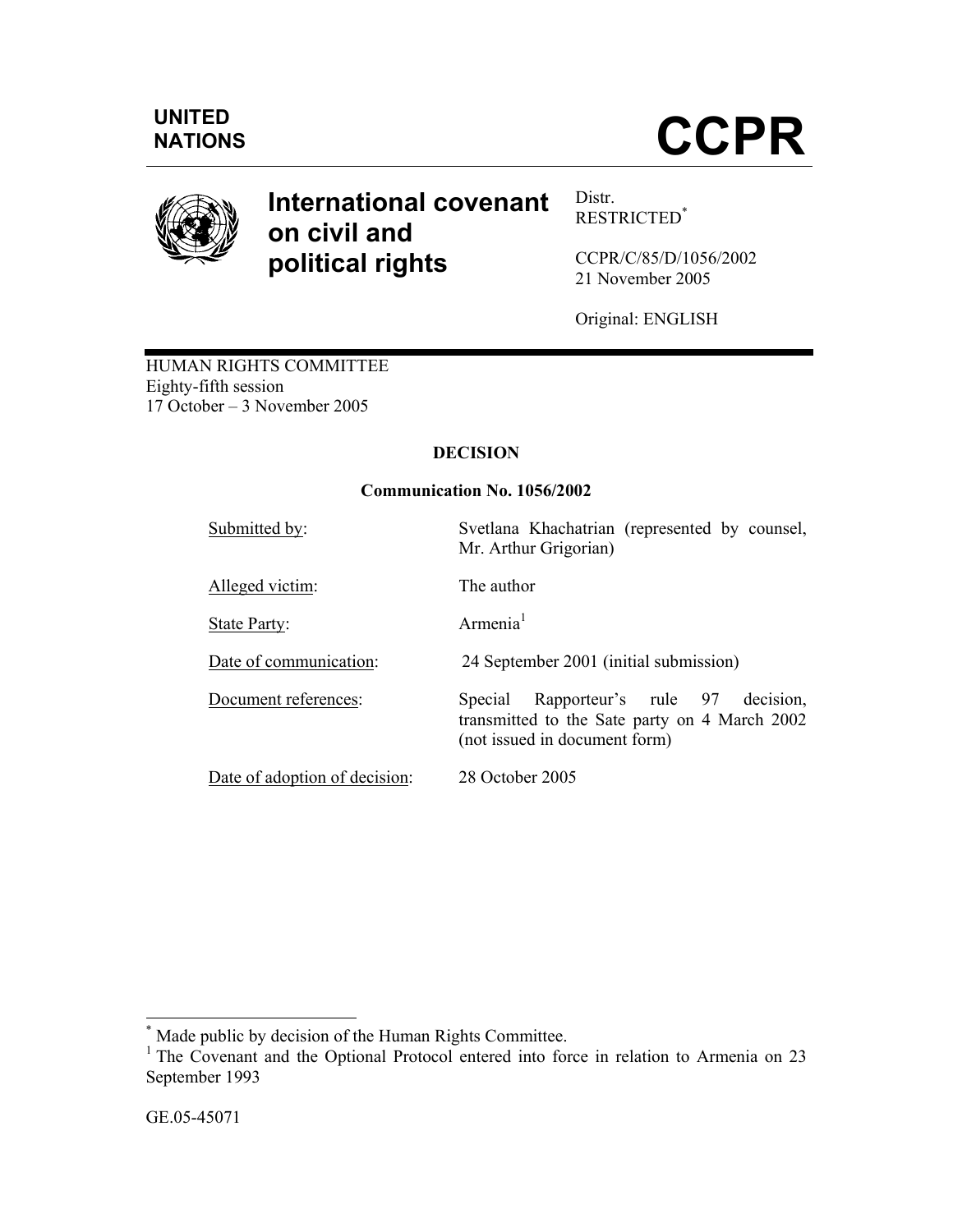*Subject matter:* Conviction for assault; inability to examine young child to corroborate self-defence

 *Substantive issues:* Equality of arms; right to examine a material witness

 *Procedural issues*: None

 *Articles of the Covenant:* 2(3); 14(1), 3(a),(b), and (e)

*Article of the Optional Protocol*: 2

[ANNEX]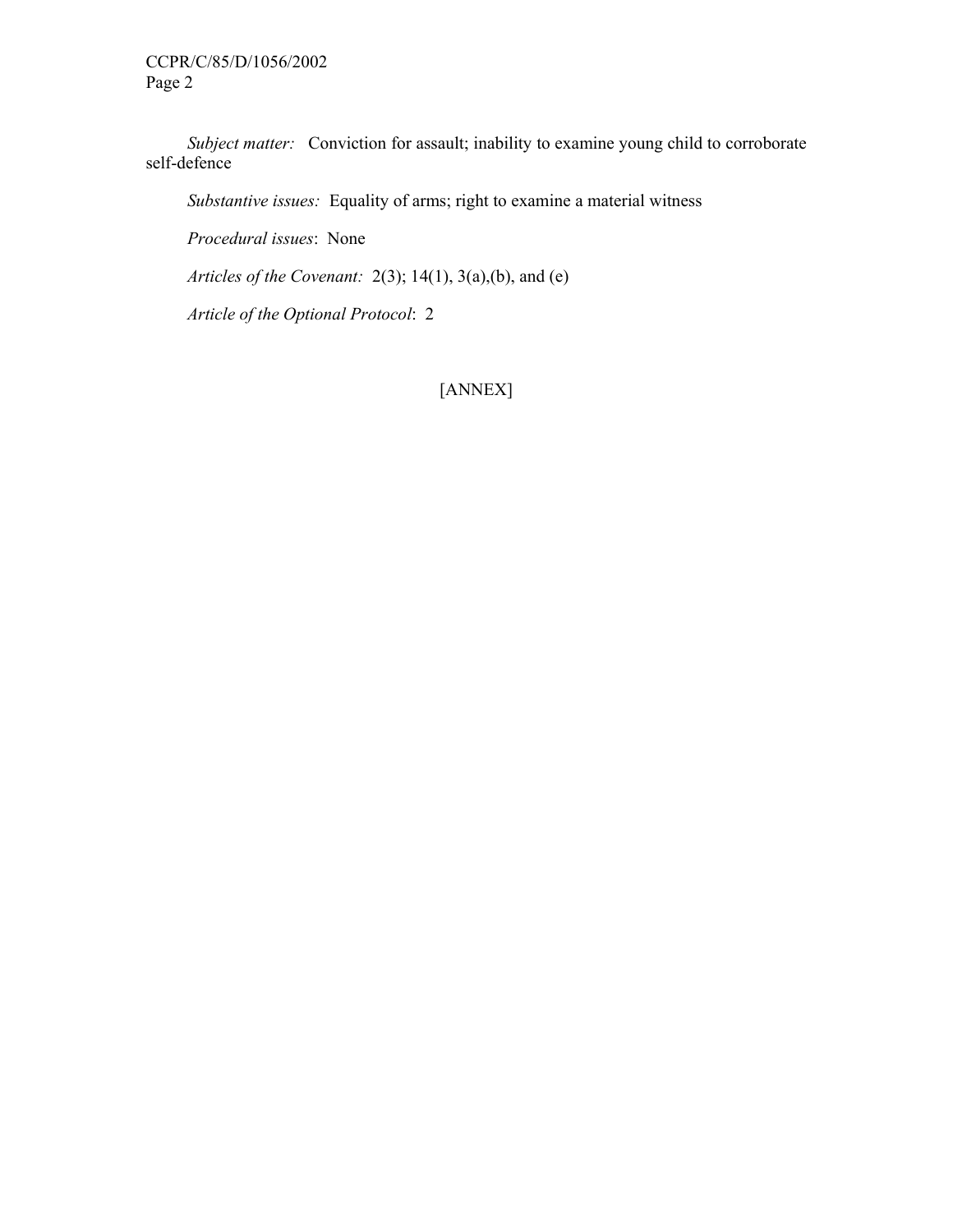#### **ANNEX**

## DECISION OF THE HUMAN RIGHTS COMMITTEE UNDER THE OPTIONAL PROTOCOL TO THE INTERNATIONAL COVENANT ON CIVIL AND POLITICAL RIGHTS

#### Eighty-fifth session

#### concerning

## **Communication No. 1056/2002\*\***

| Submitted by:          | Svetlana Khachatrian (represented by counsel,<br>Mr. Arthur Grigorian) |
|------------------------|------------------------------------------------------------------------|
| Alleged victim:        | The author                                                             |
| State Party:           | Armenia                                                                |
| Date of communication: | 24 September 2001 (initial submission)                                 |

 The Human Rights Committee, established under article 28 of the International Covenant on Civil and Political Rights,

Meeting on 28 October 2005,

Adopts the following:

#### **DECISION ON ADMISSIBILITY**

1. The author is Svetlana Khachatrian, an Armenian citizen, born in 1958. She claims to be a victim of violations by Armenia of articles 2, paragraph 3; and 14, paragraphs 1, 3(a),(b) and (e) of the International Covenant on Civil and Political Rights. She is represented by counsel.

#### **Factual background**

-

2.1 Ms. Khachatrian lived with her daughter, her sister-in-law, Ms. Zakarian, and Ms.Zakarian's son in an apartment in Yerevan. Her relationship with Ms. Zakarian was strained, and on 7 April 2000, a domestic argument arose between them. Following the argument, Ms. Khachatrian was standing on the balcony with her daughter, when Ms. Zakarian approached them waving a knife, shouting that she was going to kill Ms. Khachatrian. Fearing that she or her daughter would be injured, Ms. Khachatrian reached for

<sup>\*\*</sup> The following members of the Committee participated in the7 examination of the present communication: Mr. Nisuke Ando, Mr. Prafullachandra Natwarlal Bhagwati, Mr. Alfredo Castillero Hoyos, Ms. Christine Chanet, Mr. Maurice Glèlè Ahanhanzo, Mr. Edwin Johnson, Mr. Walter Kälin, Mr. Ahmed Tawfik Khalil, Mr. Rajsoomer Lallah, Mr. Michael O'Flaherty, Ms. Elisabeth Palm, Mr. Rafael Rivas Posada, Sir Nigel Rodley, Mr. Ivan Shearer, Mr. Hipólito Solari-Yrigoyen, Ms. Ruth Wedgwood and Mr. Roman Wieruszewski.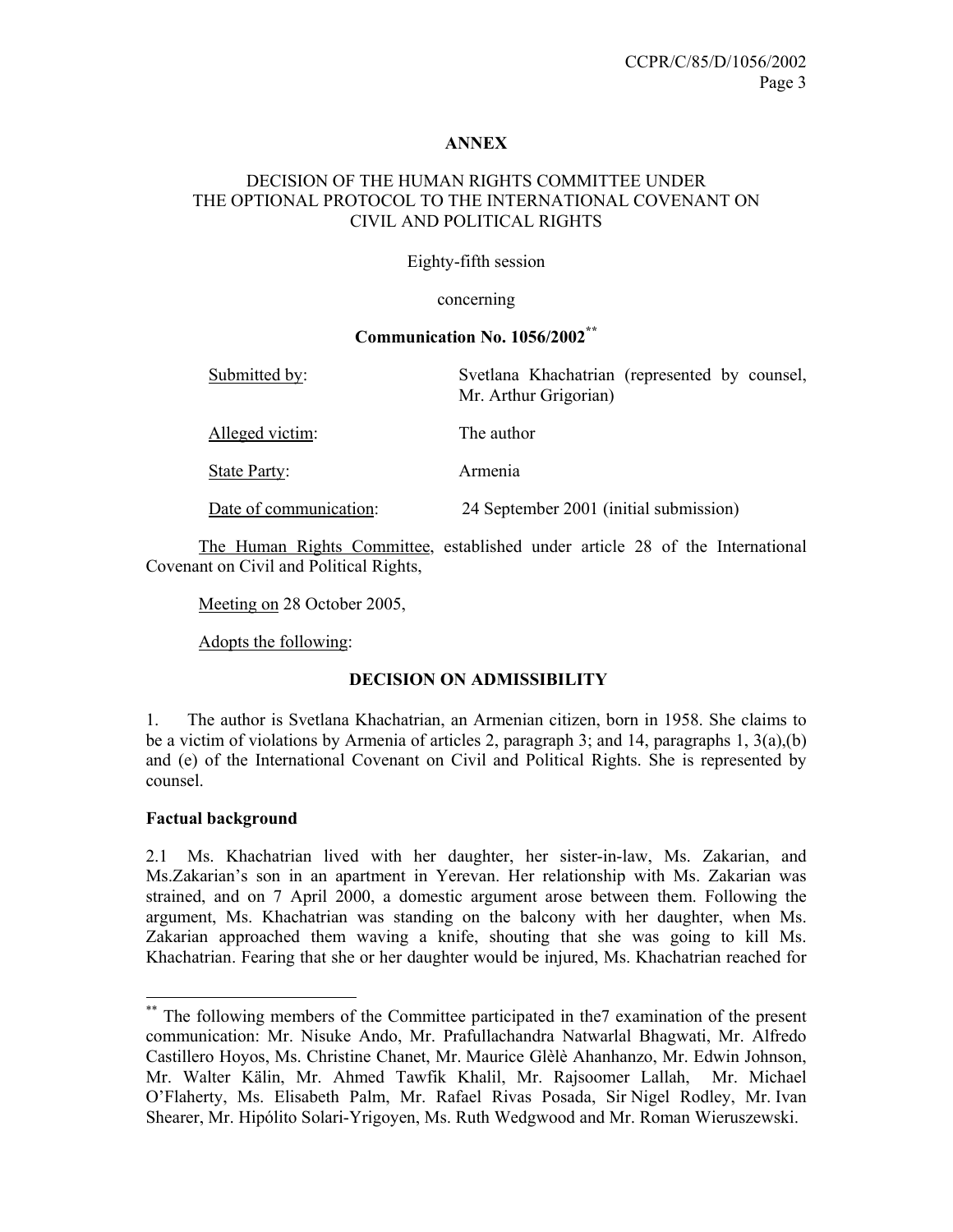a glass jar and threw it at Ms. Zakarian, hitting her in the face, and causing Ms. Zakarian to drop her knife; Ms. Zakarian sustained injuries to her face and was hospitalized. At the time of the attack, Ms. Zakarian's son was in a room adjoining the balcony, but the curtains were drawn, and so he could not have seen what occurred.

2.2 On 12 May 2000, a criminal investigation into the incident was opened, which was described in the police order opening the investigation as an incident in which Ms. Khachatrian had intentionally caused light bodily injury, in apparent contravention of section 109 of the Armenian Criminal Code. During the investigation, however, the author was questioned, but only as a witness, not as an accused. Ms. Zakarian's son was also questioned; he stated that he *had* seen what occurred, and that at the time of the incident his mother did not have a knife. However, Ms. Khachatrian's daughter, who was an eyewitness to the incident, and who could have corroborated her mother's version of events, was not questioned. Ms. Khachatrian made numerous oral requests to the investigator for the authorities to question her daughter, however her requests were refused. On 26 May 2000, she filed a complaint with the local Procurator about the biased investigation conducted in the case; she did not receive a reasoned answer to her complaint. On 1 June 2000, she filed a complaint with the city Procurator, complaining that Ms. Zakarian's son had been questioned about the incident but not her daughter; this complaint was left unanswered as well.

2.3 On 27 July 2000, the investigator informed her, in the presence of her lawyer who had only just been allowed to participate in the investigation, that she would be charged with causing serious bodily injury. She was presented with the police file and evidence against her, and learned that on 13 May, the prosecutor had issued an order recognizing Ms. Zakarian as the victim of the incident and as a civil plaintiff. He had also familiarized Ms. Zakarian with the criminal file against Ms. Khachatrian, including the medical assessment of her injuries as 'light'. Subsequently, the investigator had arranged for a further two examinations to be conducted, as a result of which Ms. Zakarian successfully applied to have her injuries reclassified as serious. Ms. Khachatrian was not advised of this until the end of the pre-trial investigation. The investigator had concluded that there was no evidence to charge Ms. Zakarian for attacking Ms. Khachatrian with a knife, and returned to Ms. Zakarian a knife which had previously been seized as evidence.

2.4 At Ms. Khachatrian's trial in the Arabkir and Kanaker-Zeitun Regional Court, her lawyer asked to examine the daughter, noting that the investigator had relied on the evidence provided by Ms. Zakarian's son in deciding to press charges against Ms. Khachatrian instead of Ms. Zakarian. He submitted that to deny his client the right to question her daughter in court would violate article 14 of the Covenant, but the court rejected her lawyer's request without giving a reason.

2.5 On 21 August 2000, Ms. Khachatrian was found guilty and sentenced to two years imprisonment, deferred for a period of two years. She appealed her conviction, complaining that she should have been allowed to question her daughter, and also requesting that she be allowed to question her partner, who at the time of the attack was waiting outside her building for a bus. On 29 September 2000, the Court of Appeal dismissed her appeal, stating that sufficient evidence had been compiled to reach a final decision in the case. Her appeal to the Court of Cassation was dismissed on 26 October 2000, on the same grounds.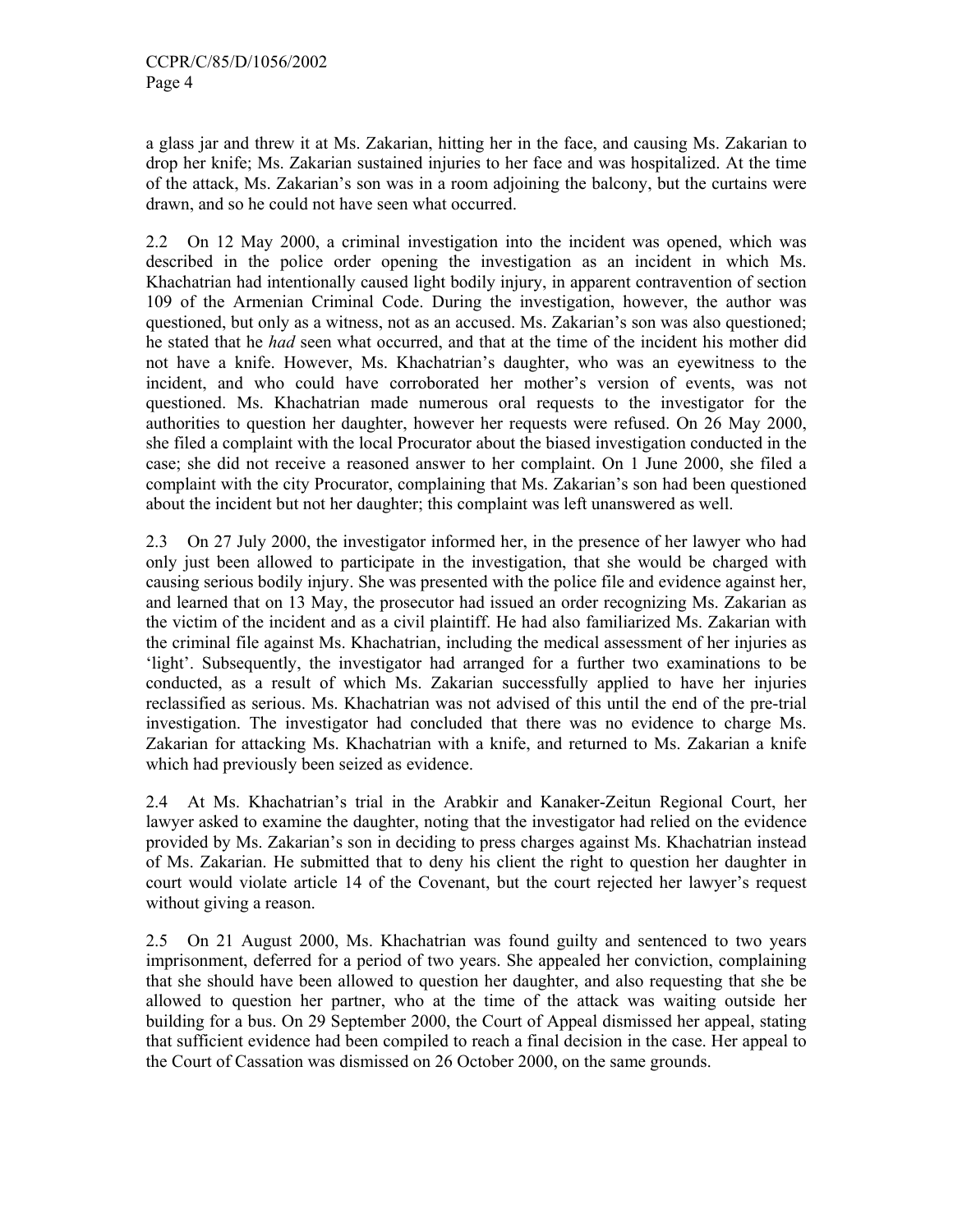## **The complaint**

3.1 The author claims that the courts' failure to allow her to question her daughter and partner about the events in question gave rise to violations of article 14, paragraphs (1) and 3(e), as she did not receive a fair trial, and was unable to examine two material witnesses in her defence, namely her daughter and her partner.

3.2 She claims that her rights under article 14, paragraph 3(a), were violated, as she was never formally charged with causing light bodily harm, even though she was being investigated in this regard; she was not provided with information about the basis of the charge. Only on 27 June 2000 was she formally presented with the revised charge of causing serious bodily injury, the same day on which the investigation formally was concluded.

3.3 The author claims that her rights under article 14, paragraph 3(b), were violated, because, as a result of not having had the formal status of an accused until the end of the investigation period, she was deprived of certain rights in the preparation of her defence, in particular the right to seek expert opinions. Further, she did not have any possibility to choose her own lawyer, or to meet with such a person to prepare her defence.

3.4 Finally, the author claims that her right to a remedy under article 2, paragraph 3, of the Covenant has been violated.

#### **State party's observations on admissibility and merits and author's comments**

4.1 In its submission of 14 May 2002, the State party contended that the communication is inadmissible and unsubstantiated. It states that on 12 May 2000, a criminal case was opened in relation to an incident in which the author allegedly caused light bodily injury to Ms. Zakarian in apparent contravention of the Armenian Criminal Code. On 5 and 14 June 2000, in accordance with the Armenian Criminal Procedure Code, further medical examinations of the alleged victim were carried out, which determined that Ms. Zakarian had suffered permanent facial disfigurement. On 27 June 2000, the terms of the investigation were altered to reflect the new medical evidence (i.e. alleged causing of *serious* bodily injury).

4.2 On 17 May 2000, Ms. Khachatrian was questioned as a witness, as there was not yet enough evidence to formally charge her and question her as an accused. Through subsequent questioning of Ms. Zakarian, her son, and several other persons, sufficient evidence was obtained to charge Ms. Khachatrian. In the course of the investigation, based on the statements of Ms. Zakarian and her son, and the protocol of the inspection of the scene, it was found that Ms. Khachatrian's version of events was not substantiated.

4.3 The requests of Ms. Khachatrian and her lawyer that the authorities question her daughter, who was then only five years old, were rejected both by the investigating authorities and the courts, because article 207 of the Armenian Criminal Procedure Code provides that minors may be examined only if they are able to provide significant information in relation to a case. Further, evidence subsequently obtained by the authorities established that the author's daughter was not in fact at the scene of the incident.

4.4 The State party contends that all stages of the process were conducted lawfully. All available documentation indicates that the Armenian authorities involved in this matter acted in accordance with both national and international legal standards.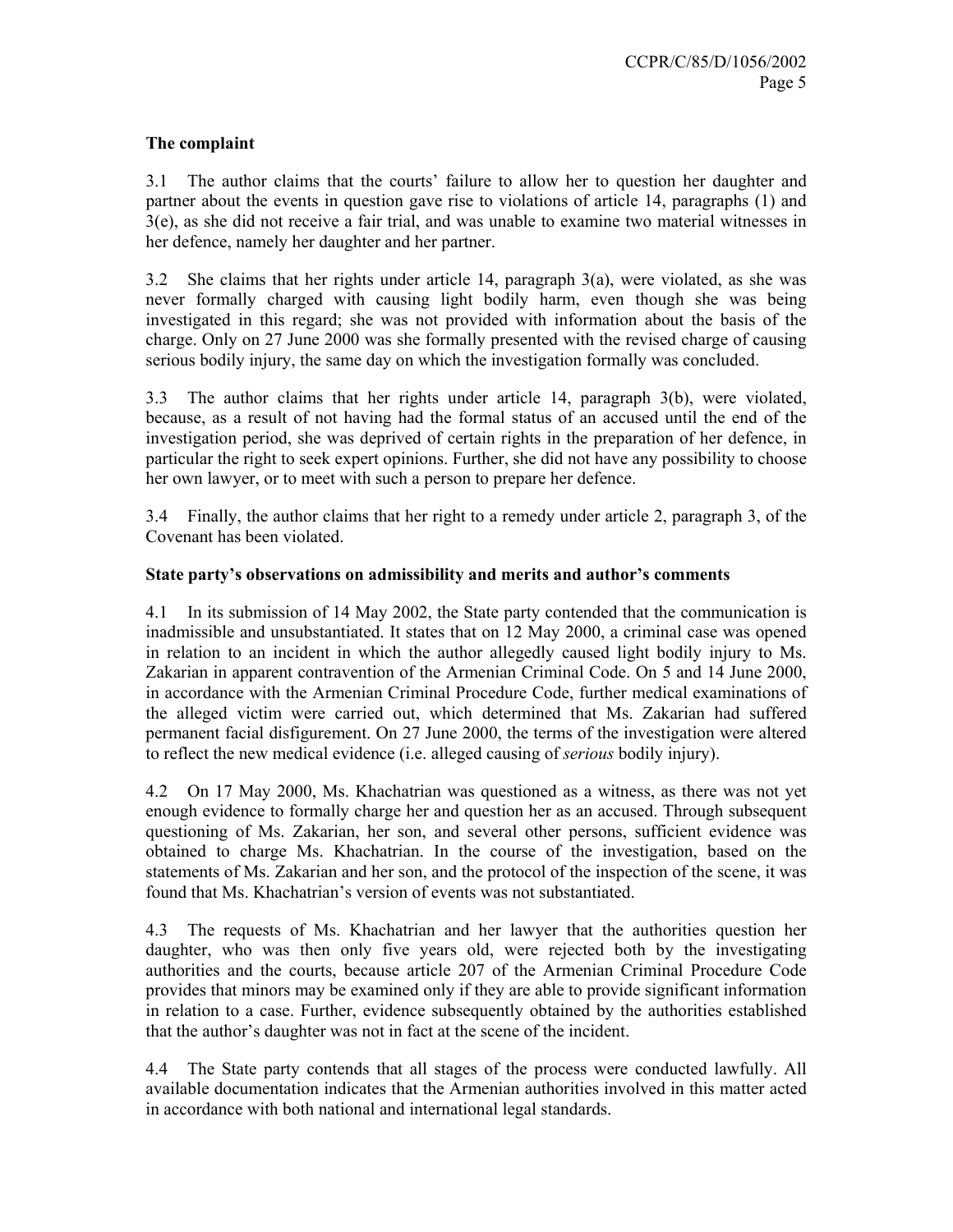5.1 In comments dated 2 July 2002, the author submits that she was not informed about the nature of the investigation against her in relation to causing light bodily injury, and was not presented with the final charge and evidence against her until the end of the investigation; by contrast, Ms. Zakarian was recognized as a victim much earlier and given access to the criminal file, in particular the medical evidence.

5.2 The author states that the investigator must have had enough evidence to formally charge her with causing light bodily injury, because Ms. Zakarian was recognized as a victim and as a civil claimant.

5.3 The author notes that she suffered an attack on her life, in violation of article 6 of the Covenant, and that the State party refused to provide her with a remedy in relation to this, as required by article 2, paragraph 3 of the Covenant.

5.4 Finally, the author states that the State party offered no explanation of why her request to question her partner was rejected.

## **Issues and proceedings before the Committee**

6.1 Before considering any claim contained in a communication, the Human Rights Committee must, in accordance with rule 93 of its Rules of Procedure, decide whether or not the case is admissible under the Optional Protocol to the Covenant.

6.2 The Committee has ascertained, as required under article 5, paragraph 2(a), of the Optional Protocol, that the same matter is not being examined under another procedure of international investigation or settlement.

6.3 The Committee considers that the author's allegations in relation to the State party's alleged failure to provide her with a remedy for the alleged attack on her life by Ms. Zakarian have not been substantiated and are accordingly inadmissible under article 2 of the Optional Protocol.

6.4 As to the author's claim under articles 14, paragraph 3(a) and 3(b), the Committee notes that the authorities opened their investigation into the incident on 12 May 2000, and did not formally press charges against the author until 27 July 2000. However article 14, paragraph 3(a) applies only to criminal charges, not to criminal investigations; there were no charges against the author until 27 July 2000, when she was duly informed of the charge in question. Furthermore, it has not been established that the authorities used unfair tactics or deliberately refrained from formally laying charges they had every intention to press at a later time; rather, as the State party has explained, charges were not laid at an earlier stage because there was insufficient evidence to charge the author. Whilst the author contests this, the Committee is not in a position to resolve this factual question. Further, the fact that the police shared certain information with Ms. Zakarian, and issued a certificate recognizing her right to bring a civil claim against the author does not involve any violation of article 14(3) of the Covenant, which relates to criminal, and not to civil proceedings. Finally, the author has not substantiated her claim that, because she was not formally charged until the very end of the criminal investigation, she was deprived of the right to seek expert opinions or choose her own lawyer. Accordingly, the Committee considers these claims to be inadmissible under article 2 of the Optional Protocol.